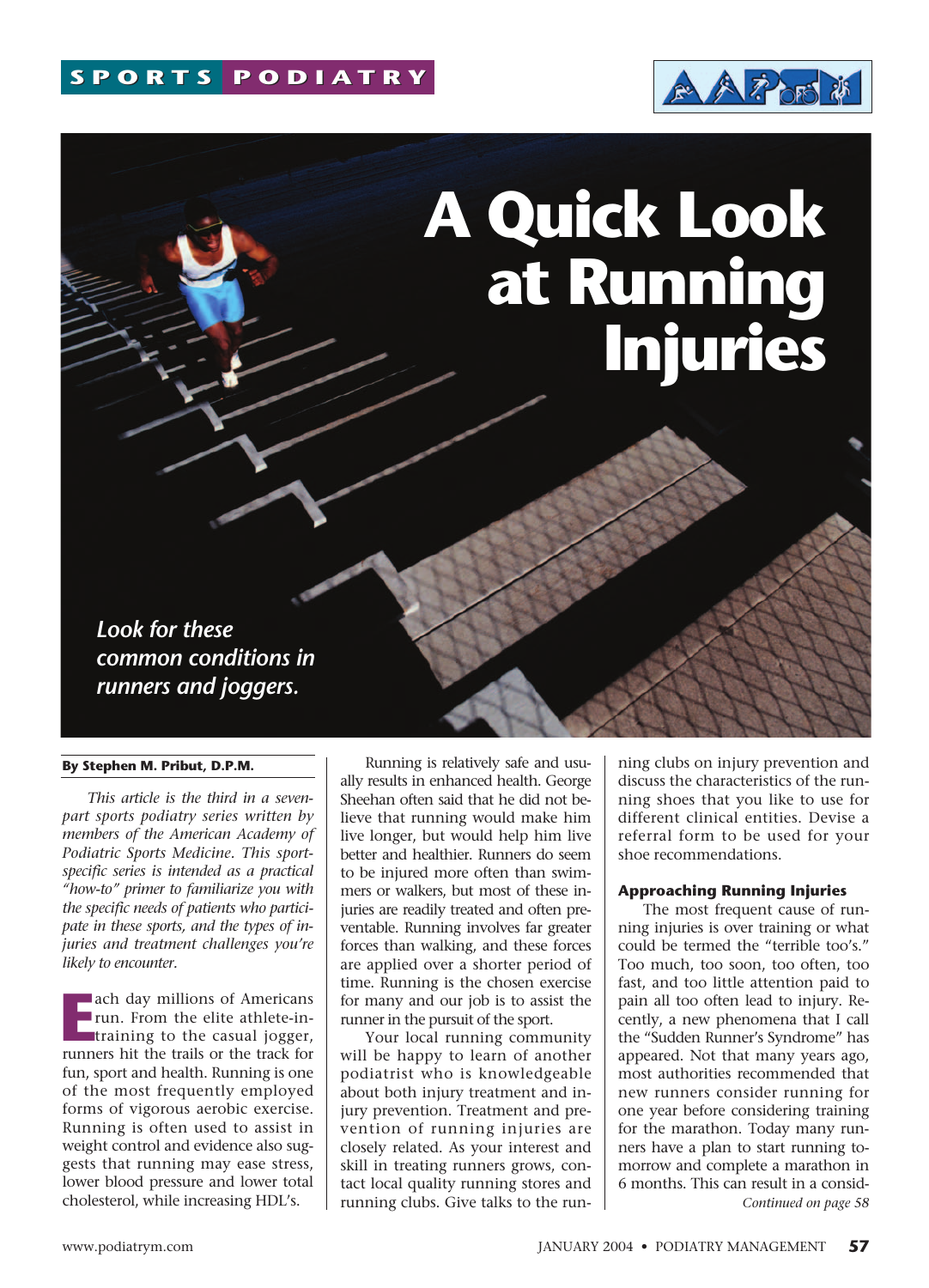erable number of injuries, even when carried out within the context of a run/walk program. This new athlete deserves respect and should be welltreated and encouraged to continue the new found exercise regimen with appropriate modifications and treatment for the injuries.

Improper running shoes are another major factor in the development of running-related injuries. Contributing to overuse injuries is the overused shoe. It is important to examine all aspects of your patient's use of running shoes from fit to design to how long the shoes have been worn to differences in training and racing shoes.

When you treat experienced runners, they will rarely want to hear the advice "stop running". Save that for severe injuries. Keep in mind the concept of relative rest. Advise your runners to avoid running to the point of pain during a run or what would create pain following the run. Review their schedule and if possible, try to determine what, if any, running is possible that will not cause a rebound increase in pain. Prescribe alternative forms of exercise that may be less stressful such as cycling, pool running, swimming, or the elliptical trainer.

#### **Assessment of Problem: History**

The lower extremity is the area most often injured in running, with the knee, Achilles tendon, tibia and foot being the most frequently affected structures. The podiatrist is one of the most important consultants for the runner.

Besides the usual questions that you will be asking in your history taking regarding time and nature of onset, type of pain and so on, you will need to spend considerable time reviewing your patient's training schedule (log) and secondarily their training and racing shoes.

Biomechanics is only part of the problem and will only offer a portion of the solution to most running-related injuries. As we have noted, most running injuries are caused by overtraining and it is important to evaluate where the training error was made. Correcting the overtraining is not usually sufficient to treat many of the problems seen in clinical practice. Shoe changes, lower extremity strength improvement, core body strength, and stretching to enhance flexibility need to be prescribed as well as a revised training schedule. Orthotics of course do play

# **CHART 1 Risk Factors**

**A variety of contributing factors to running injuries should be noted:**

- **Overuse or training errors** 
	- **Inexperience**
	- **Terrible 2's** 
		- **\* Too much, too soon, too often, too fast**
	- **Intensity**
- **Miles run per week** 
	- **Perhaps but may be related to overuse**
- **Previous running injury**
- **Incorrect shoe**
- **Flexibility issues**
- **Strength issues**
- **Surface issues**
- **Abnormal biomechanics**

a role in the treatment and prevention of future running related injuries, but the other parts of the equation must not be neglected.

# **CHART 2 Exercise Regimen Modification**

**Relative or absolute rest Strength exercises Stretching Footgear changes Form changes (including avoiding over-striding) Orthotics**

#### **Training Evaluation And Assessment**

Ask your patients to bring in their running logs. These logs should have daily and weekly mileage and brief notes on the run. Feelings of pain and discomfort are often listed. You'll be able to see when an injury began and what training preceded the injury. Look for sudden increases in mileage. Look for a large jump in the long run. Usually in marathon training, the long run will only increase by one to two miles per week. An increase of three or four miles in the long run and the absence of "easy" weeks, during which there is a decrease in mileage are red flags.

Note the time of day and the type of terrain your patient has been running on. A change to running on hills may aggravate plantar fasciitis or Achilles tendonitis. Downhill running often aggravates peri-patellar pain syndrome. Running at night or in dim light conditions may aggravate mild balance impairment. A patient recovering from an ankle injury may need to run in daylight if a proprioceptive deficit remains.

Gait changes that occur with an increase in speed work include an increase in the number of strides per minute and an increase in *Continued on page 60*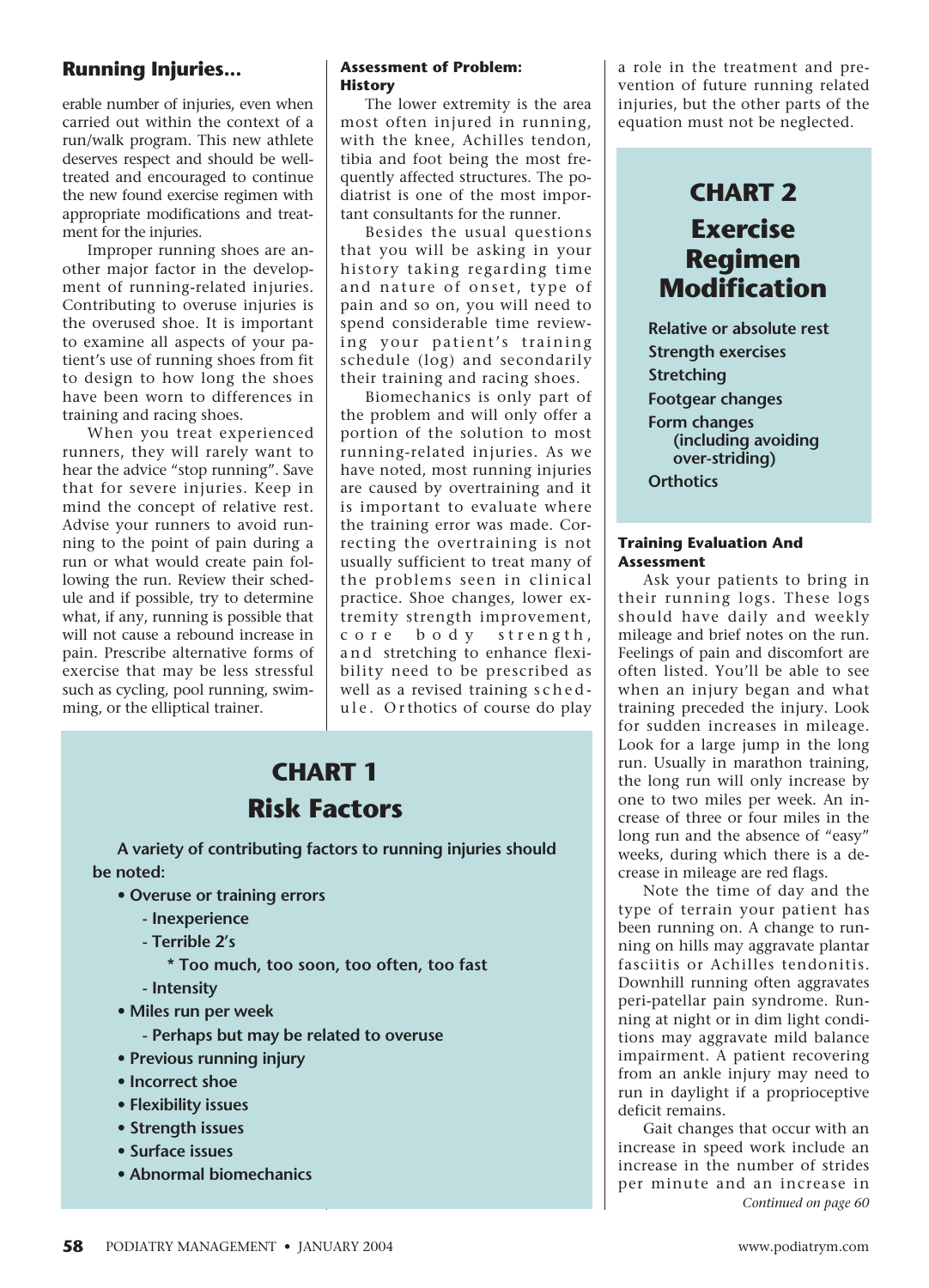stride length. Over-striding is one of the most frequent training flaws and among other deleterious effects this may aggravate calf and Achilles tendon problems, hamstring injuries, and increase stress in the anterior tibial muscle group.

# **CHART 3 Outline of Training Evaluation**

**Check for Overtraining Excessive racing Running with pain Running while injured or after injury Terrain Time of day**

#### **Physical Examination**

The physical examination will lead you to direct knowledge of what structures are injured. You should also perform a thorough biomechanical examination and note how well-balanced is the muscle strength and what muscle groups require stretching or strengthening.

When performing a physical examination I follow the principles of "Look, Touch, Move." I start away from the area that I suspect will be most tender and then work towards it. This limits responses from the patient anticipating pain.

#### **Shoes**

It is clear to most that shoes play a role in the cause, the prevention and the treatment of running injuries. Even Abebe Bikila, the barefoot winner of the 1960 Olympic Marathon, decided to wear shoes while winning the 1964 Olympic Marathon.

Be sure to examine your running patient's shoes. How long have the shoes been worn and for how many miles have they been worn? What is the overall appearance of the shoe? Does it have appropriate pronation protection features? Has the upper shifted abnormally? Is the sole excessively worn? Is the wear symmetrical? Do the characteristics of the shoe increase the risks for the type of injury that the patient has? The vast majority of our patients are not worldclass athletes and should not do much, if any, running in racing flats.

The aging shoe exhibits more than just a worn sole. The midsole compresses and loses its shock absorption. The heel may no longer sit perpendicular to the ground. The upper may have holes in it and may no longer line up properly with the rest of the shoe.

*Continued on page 61*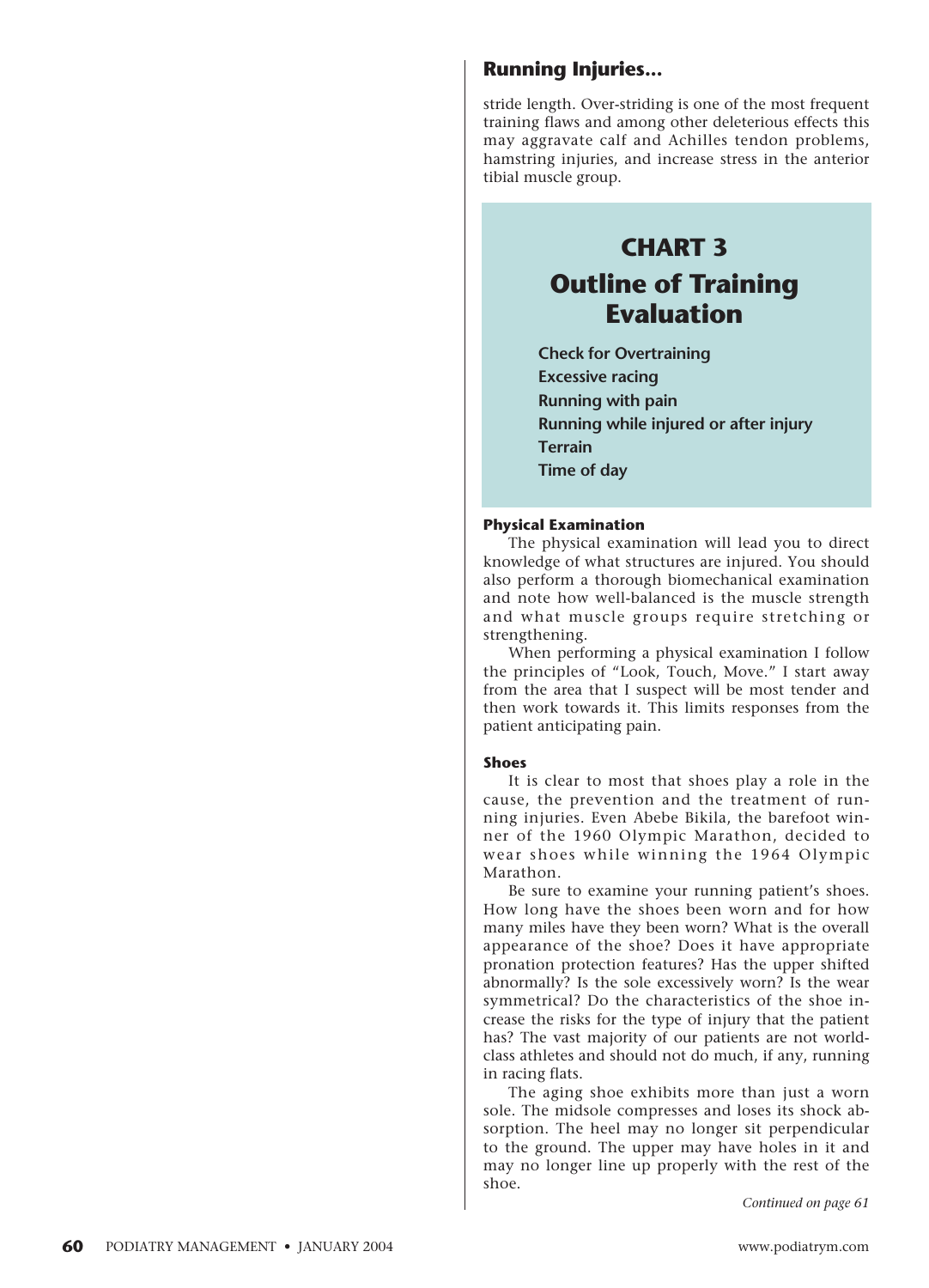#### **Foot Types**

Different foot types have different basic shoe requirements. The under-pronating high arched foot presents a higher lateral load to the shoe and will not do well with a spongy midsole and many pronation control devices. The over-pronating flat foot presents an excessive medial load to the shoe and often is present with the problems of medial tibial stress syndrome, peri-patellar pain syndrome and plantar fasciitis. The shape of the last should also be matched to the shape of the patient's foot. An overpronated foot often does best in a straight lasted shoe, a high arched under-pronated foot does better in a curved last and the neutral foot is most often more comfortable in a straight lasted shoe.

An ideal shoe for an overpronating patient should likely include a straight last, be manufactured over a combination, board or California last, have a firm and long heel counter, an external heel counter, a rearfoot stability post or rollbar, and a multidensity midsole.

More detail on the role of shoes and injuries has appeared in previous articles in Podiatry Management. You may also update your knowledge by attending an AAPSM shoe workshop. *Cont. on page 61*

# **CHART 4 Shoe-Related Problems**

**Excessive shock absorption:** 

**Achilles tendinopathy—eccentric overload of tendon** 

**Plantar Fasciitis—often too unstable, with little flexural and torsional stability**

#### **Lacing System:**

**Met-cuneiform exostosis Dorsal intermediate cutaneous nerve compression Anterior ankle impingement**

**Lack of Heel Padding: Haglund's**

#### **Improper Fit:**

**Subungual hematoma Blisters Too Narrow Width: Neuroma pain**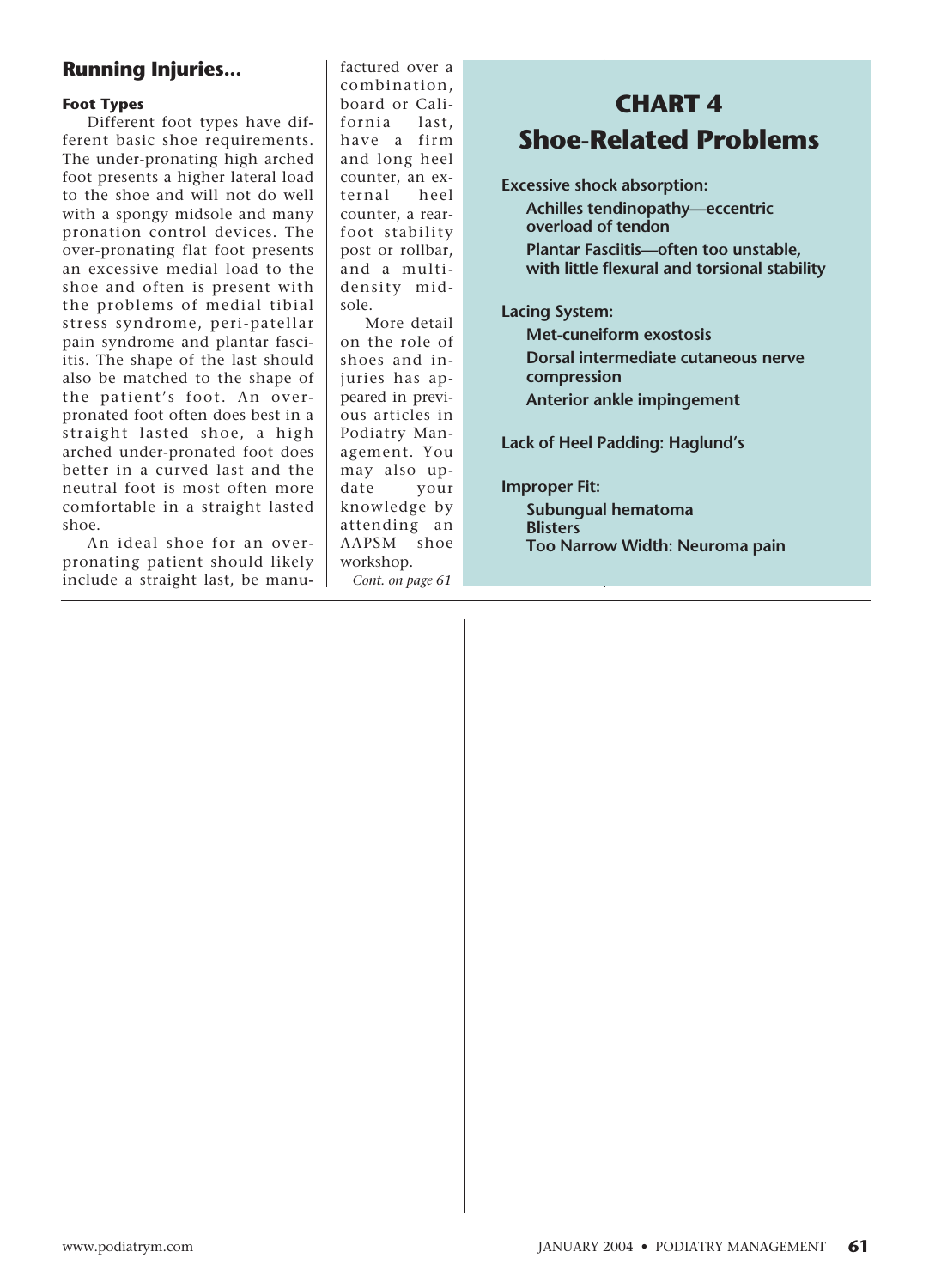#### **Most Common Injuries**

The most common running injuries reported are to the knee, calf and Achilles tendon, medial tibia, heel and lower back. The specific injuries most often reported include: patello-femoral pain syndrome, calf and Achilles tendon injury, ilio-tibial band syndrome, medial tibial pain, heel pain and sesamoid injury.

Other notable injuries include stress fractures of the metatarsals, tibia, hip and femur. The preliminary results of an online survey indicated that there has been a recent decrease in patello-femoral pain syndrome (14% vs. 25% in earlier studies) and an increase in ITB syndrome (11% vs. 3.9%) and Calf and Achilles Tendon pain (18% vs. 7.9%).

#### **Tips On Selected Injuries**

#### *Achilles Tendon & Calf Injuries*

The calf and Achilles tendon are the most often injured lower leg region. Your patients with this problem should be advised to avoid hills. They should also avoid shoes that are either too rigid or too soft and be certain to steer clear of shoes with viscoelastic compartments or soft air cells. Shoes that are too soft exhibit an excessive deformation of the heel. The calcaneus is moving downwards when it should be on solid ground. The muscles leading to the Tendo Achilles reflexively fire to control ankle plantar flexion after foot strike. The eccentric contraction causes the muscles to effectively fire earlier, longer and stronger than usual.

I recommend gentle stretching after



**A variety of materials can be used in the fabrication of orthotics for runners.**

a 10 minute easy warm-up and gentle stretching after running. In resistant cases, some researchers have recommended eccentric stretches. Heel lifts are often helpful, and the use of orthotics should be considered to eliminate tri-planar stress through the Achilles tendon.

During the recovery phase the patient should use relative or absolute rest. An elliptical trainer is often helpful. The treadmill should be avoided because the gait alterations that occur are not conducive to recovery from this injury. When returning to overground running a shortened stride may help avoid pain.

#### *Medial Tibial Stress Syndrome*

Until recently, the term "shin splint" was used to refer to many lower leg pains which included both bone and soft tissue injuries. Medial tibial stress syndrome (MTSS) is a more appropriate and specific term for what had been called medial shin splints. It must be distinguished from a tibial stress fracture. Clinical onset and location of pain help making the diagnosis. Pain is reported at the medial aspect of the leg, adjacent to the medial aspect of the tibia. Tenderness is usually found between 3 and 12 centimeters above the tip of the medial malleolus at the posterio-medial as-*Continued on page 62*





**The flexion stability test is easily performed. Hold the heel of the shoe and press it into a flat surface at about 45-60 degrees. The shoe should bend at the ball of the foot. If it bends proximal to this point (bottom photo), it fails the test.**

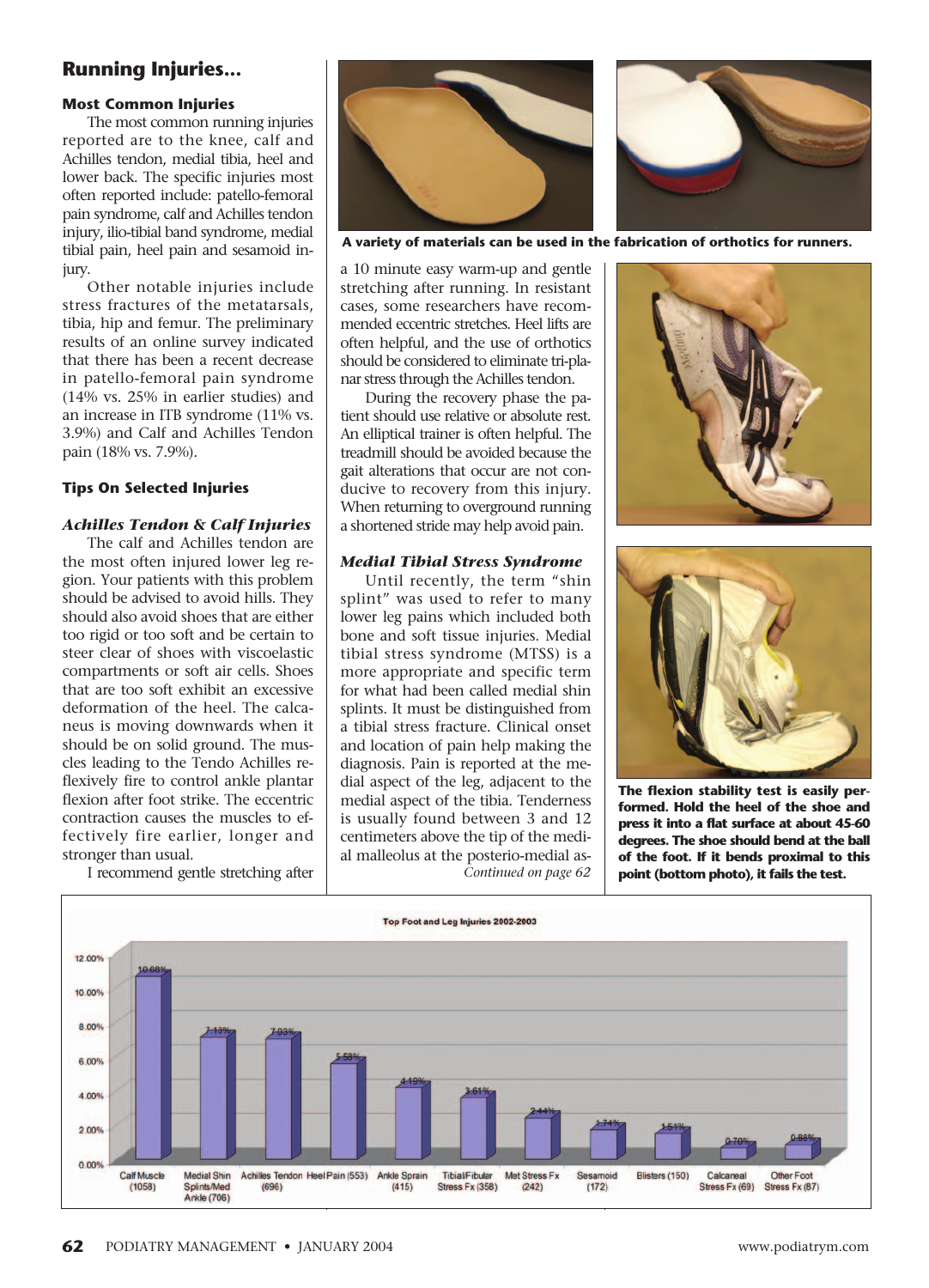pect of the tibia. The area of tenderness is more longitudinal in the medial tibial stress syndrome rather than the *Continued on page 66*

## **CHART 5**

# **Achilles Tendon and Calf Injury Treatment Outline**

**Relative rest**

**Cut back mileage**

**Lower intensity**

**Avoid hills, speedwork, plyometrics**

**Avoid over-stretching**

**Gentle stretch after warm-up Start with straight leg calf stretch, build up much later to bent leg.** 

**Consider eccentric stretch even later.**

**Ice Massage—10 to 20 minutes after exercise**

**NSAID's—Aleve, Motrin, etc. 10-14 days.**

**Check Running Shoes**

**Replace if heel is worn**

**Replace if excessive heel shock absorption (soft air sole cushion, excessive viscoelastic shock absorption)**

**Replace if shoe is excessively stiff at the "break point" (ball of foot).** 

**Physical Therapy Modalities**

**HVGS (electrical stimulation)**

**Ultrasound** 

**Exercise instruction: Strength and flexibility**

## **CHART 6**

## **Return to Running Schedule**

#### **(after injury with four-week layoff)**

#### **Week Walk/Run Schedule**

- **1 Walk 10-20 min. every other day**
- **2 Walk 20-40 min. 5 days per week**
- **3 Jog at easy pace 10 min. + 20 min. walk**
- **4 Jog 15 min. + 20-30 min. walk**
- **5 Alternate for 4-5 Days of week: Run 15 min. / Run 25 min.**
- **6 Alternate 20 min./30 min. runs**
- **7 Alternate 20 min./30-35 min. runs**
- **8 Alternate 25 min./30-40 min. runs**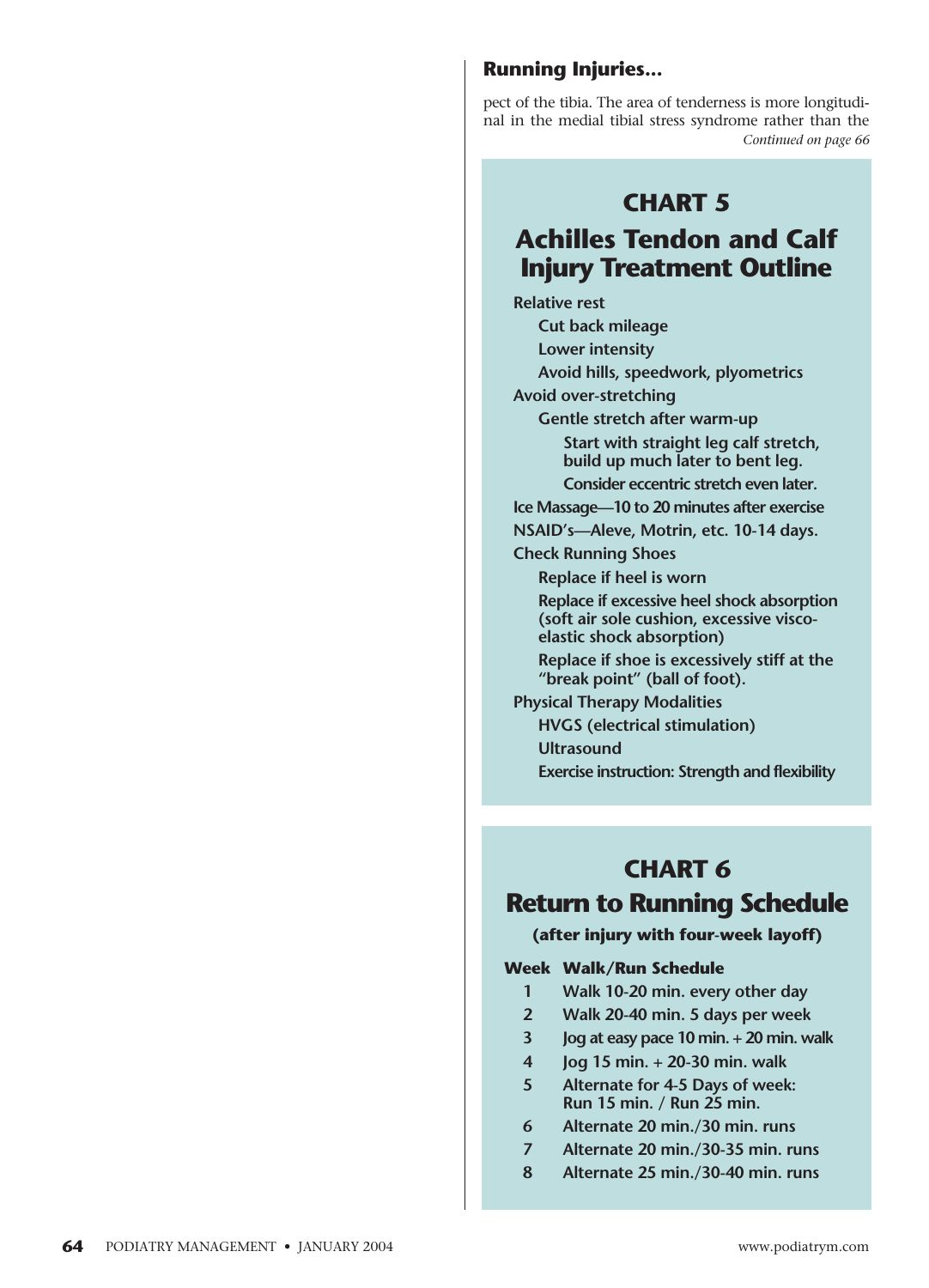often seen horizontal zone of tenderness in a stress fracture. Periostitis may occur in this location.

The injured structures usually include posterior tibial tendon and muscle; however, both the flexor digitorum longus and flexor hallucis longus may also be involved. A bone scan may be used to assist in the diagnosis. Compart-



**Aged orthotics should be replaced**

ment syndromes may also occur in this region, but have been covered in past issues of *Podiatry Management*.

The primary causes of MTSS are overtraining combined with excessive pronation. Running on a canted surface or excessive track training will place the higher leg (or outside leg) at a greater risk for this injury.

Your patients should be advised to diminish their training. While running on soft surfaces has been recommended for this problem, it is not likely to *Continued on page 66*

# **CHART 7 Pribut Pain Staging of Overuse Injuries in Athletes**

**Stage 0. No pain is present before, during or after activity. Minor discomfort may be experienced at various times during training or racing.**

**Stage 1. Pain or stiffness after activity. The pain is usually gone by the next day.**

**Stage 2. Mild discomfort before activity that goes away soon after exercise is commenced. No pain is present in the latter part of the exercise. Pain returns after the exercise is completed (starting within 1 to 12 hours later and lasts up to 24 hours).**

**Stage 3. Moderate pain is present before sport. Pain is present during sport activity, but is somewhat decreased. The pain is an annoyance which may alter the manner in which the sport is performed.**

**Stage 4. Significant pain before, during, and after activity. The pain may disappear after several weeks of rest.**

**Stage 5. Pain before, during, and after activity. The athlete has stopped his/her sports participation because of the severity of the pain. The pain does not abate completely even after weeks of inactivity.**

# **CHART 8 Do's and Don'ts of Winter Running**

**1. Dress in layers. Use light weight wicking fibers as the layer closest to your body.**

**2. Do wear socks made of synthetic fibers that wick moisture away from your skin to help prevent blisters and athlete's foot.**

**3. Remember that your head may be responsible for about 40% of heat loss. Keep your head covered and wear gloves.**

**4. Apply skin protection using sun block and moisturizers as appropriate.**

**5. Don't forget to replace your fluids on long runs.**

**6. Do fit your running shoes or other sports shoes with the type of sock you intend to wear them with. Do replace your running shoes often. Replace them at least every 350-450 miles run.**

**7. Do wear sport specific running shoes. Running shoes do not have the lateral support needed for tennis. Help yourself avoid ankle sprains and other injuries.**

**8. Warm up slowly and gently before your runs and especially before doing speed work.**

**9. Be careful running in low light conditions both because of road traffic and uneven pavement, and also be aware of increased balance problems.**

**10. Don't do speedwork in bone chilling cold. You are risking injury. Most wise runners use this season for maintenance runs.**